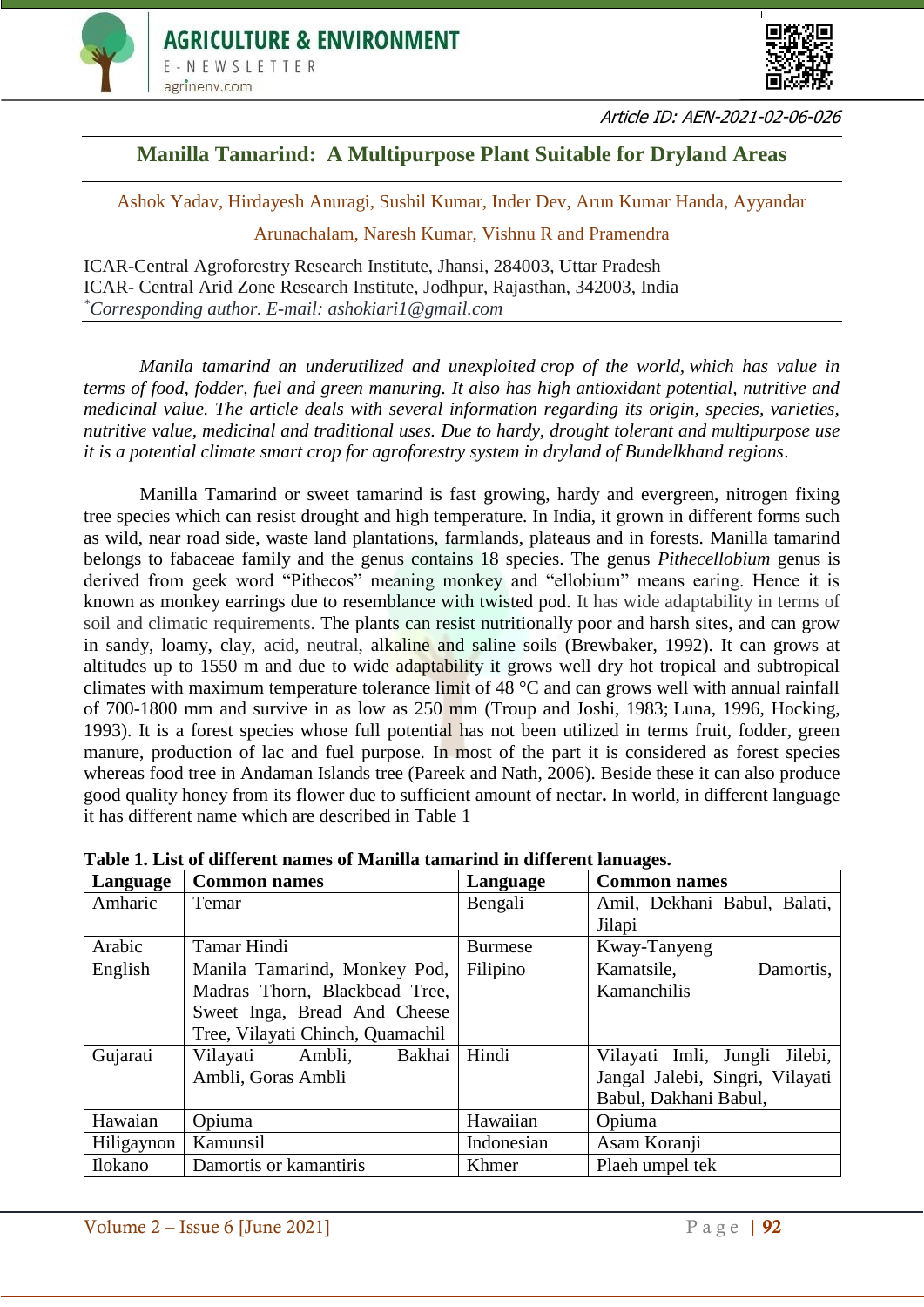

E-NEWSLETTER agrinenv.com



| Javanese | Asem Londo, Asam Belanda         | Khmer      | Ampül Tük                     |
|----------|----------------------------------|------------|-------------------------------|
| Kannada  | Seeme Hunase, Ilaichi Kai, Dora  | Lao        | Sino-Tibetan                  |
|          | Hunase, Ilach-Hunchi Kai         |            |                               |
| Marathi  | Ingraji Chinch, Vilayati Chinch, | Malay      | Asam Tinja, Asam Kranji       |
|          | Firangichinch                    |            |                               |
| Odia     | Seema Kaiyan                     | Spanish    | Madre De Flecha, Guamuchil,   |
|          |                                  |            | Guama Americano, Quamachil    |
| Swahili  | Mkwaju Wa Kihindi, Maramata      | Sindhi     | Achhi gidamiri                |
| Tamil    | Kodukkappuli, Madras<br>thorn,   | Telugu     | Chintakaya,<br>Chema<br>Seema |
|          | Kodikkai, Korkalikka             |            | chinta                        |
| Tagalog  | Kamachile                        | Tigrigna   | Temri-Hindi                   |
| Thai     | Makham Thet, Makham-Khong        | Vietnamese | Me Keo, Keo Tây               |
| Other    | Ape's earring, Bread and cheese  |            |                               |
| name     | tree.                            |            |                               |

## **Origin and distribution:**

Jangal jalebi is native to Mexico, South America and Central America. It is wildly cultivated in more than 75 countries in the world and naturalized throughout the tropical region comprising the old world (Little and Wadsworth, 1964). In India, it widely grown in different parts of India i.e. Andhra Pradesh, Bihar, Chhattisgarh, Gujarat, Jharkhand, Karnataka, Kerala, Madhya Pradesh, Maharashtra, Orissa, Punjab, Rajasthan, Tamil Nadu, Telangana,Uttar Pradesh, West Bengal, Delhi, Goa, and Andaman Island (Figure 1). The presence of Manilla Tamarind is found different districts of several state which are described in table 2.



Figure 1. Distribution of Manila tamarind in different states of India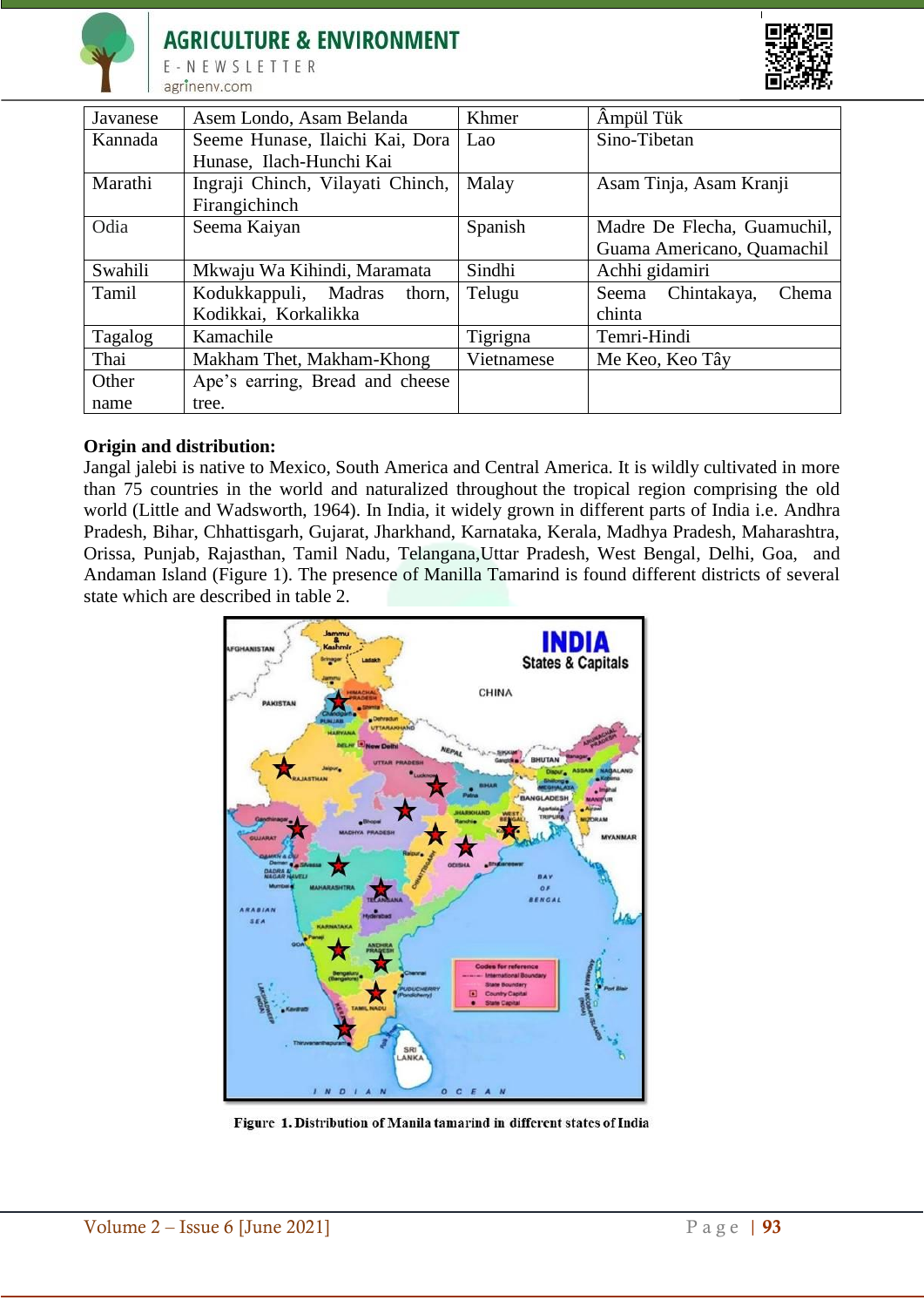

| States/UT            | <b>District</b>                                                   |
|----------------------|-------------------------------------------------------------------|
| Andhra Pradesh       | Anantapur, Chittoor, Guntur, Kurnool, Visakhapatnam,              |
| Chhattisgarh         | Bemetara, Janjgir-Champa, Raipur, Bilaspur, Durg, Raigarh, Korba, |
|                      | Dhamtari, Mahasamund, Gariyaband, Mungeli, Bemetara, Rajnanadoan, |
|                      | Kanker                                                            |
| Gujarat              | Panchamahal, Kachh, Mehsana, Porbandar,                           |
| Karnataka            | Bengaluru, Davanagere, Mandya, Mysore,                            |
| Kerala               | Thiruvananthapuram                                                |
| Madhya Pradesh       | Datia, Hoshangabad, Ujjain, mandaur                               |
| Maharashtra          | Sangli, Pune, Nandurbar, Mumbai,                                  |
| Orissa               | Kalahandi, bolangir, sambhalpur, Cuttack                          |
| Punjab               | Patiala,                                                          |
| Rajasthan            | Ajmer, Alwar, Bharatpur, Banswara, Barmer, Bundi, Chomu, Dausa,   |
|                      | Dungarpur, Jaipur, Karoli, Jaiselmer, Jhalawar, Kota, Mount Abu,  |
|                      | Nagore, Sikar, Swai Madhopur, Rajsamand, and Udaipur              |
| <b>Tamil Nadu</b>    | Virudhunagar, Kanchipuram, Namakkal,<br>Tiruvannamalai,           |
|                      | Tirunelveli, Theni                                                |
| Telangana            | Hyderabad, Ranga Reddy                                            |
| <b>Uttar Pradesh</b> | Agra, Jhansi, Lakhimpur Kheri, Sonbhadra, Hardoi, Unnao, Sitapur, |
|                      | Vanaras, Lucknow,                                                 |
| West Bengal          | Puruliya, Bankura, Paschim Medinipur, Kolkata, North 24 Parganas  |

## **Table 2. Distribution of Manilla tamarind in different states of India.**

#### **Botany**

The plants are evergreen, drought resistant and grow up to 10-15 m with an elevation of 1,500 m. The leaves are greenish, pinnate and each pinna contains two ovate- oblong leaflets (2-4 cm)**.** The stipules are modified into spines. The flowers are sessile, fragrant, greenish white in color, with 4.7 inches in size and also contain nectar which attracts bees. Calyx are small, Corolla is tubular and valvate, stigma is capitate type. Stamens are monadelphous and creamish white in colour whereas style is pinkish or reddish in color. The flower produces fleshy pods, which are constricted between two seeds and form spiral shape. The pods are initially green in color which on maturity becomes light green to light pinkish. There are two types of Manilla tamarind i.e. white aril type and pinkish red aril type (Figure 2). On ripening white aril type has light greenish to light pinkish pod whereas red aril type has pinkish to red type pods. The seed are shiny black in color with circular and flat shape and usually on average in one pod 4-5 seeds are present.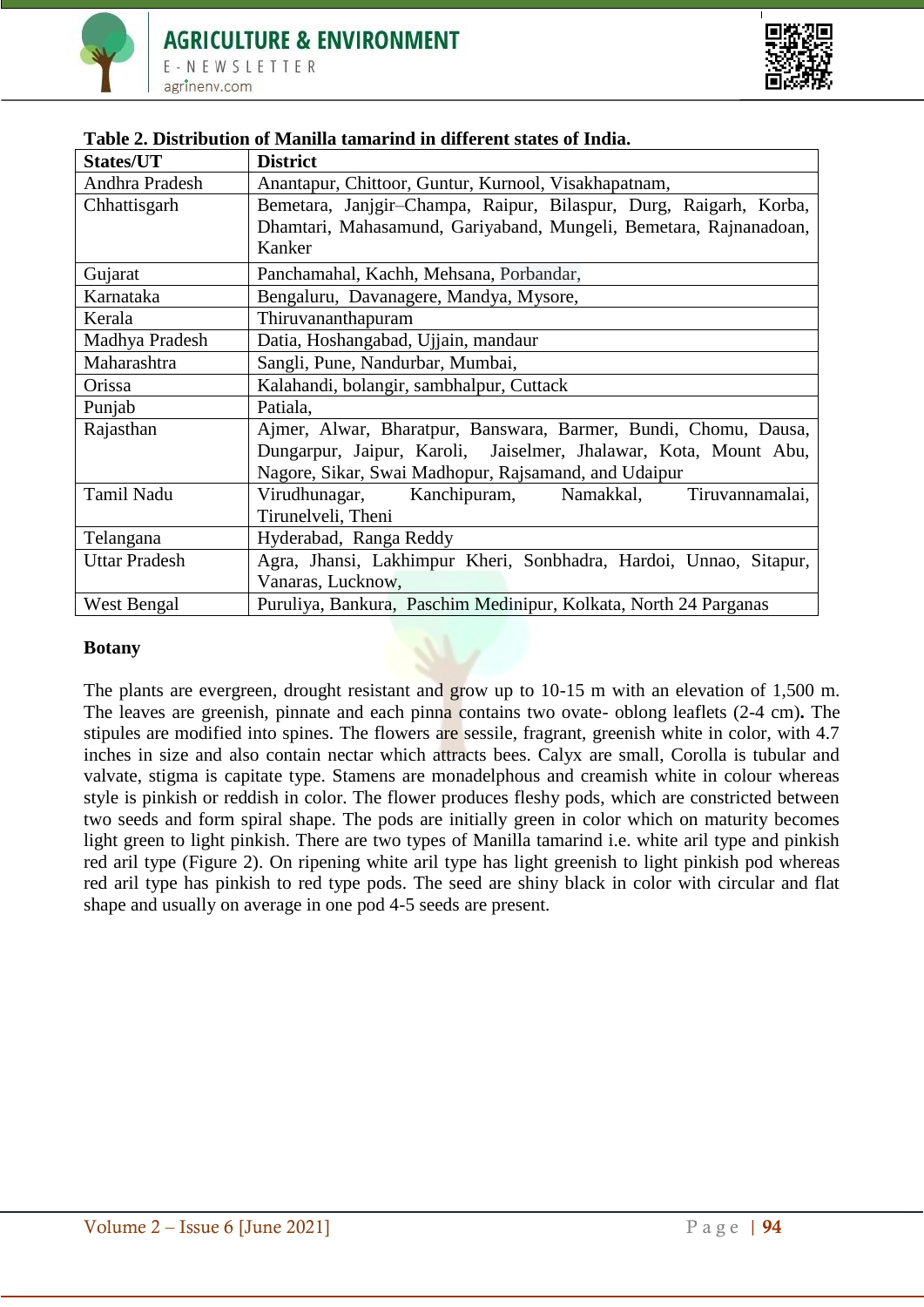





Figure 2. Type of Manilla Tamarind A) White Aril type B) Red type aril

## **Importance and uses**

**Nutritional importance:** Manilla tamarind pods and seeds are having high nutritive value. The aril contains different nutrient like moisture (75.8-77.8g), calories (78.8 K), ash (0.6 %), protein (12.47- 23.3 g), fat (0.4-0.5 g), carbohydrate (18.2- 76.87g), fibre (1.1-1.3 g), Ca (13-21 mg), P (42-58 mg), Fe (0.5-1.1 mg), Na (3.7-19mg), K (222-377mg), Mg (40 mg), Cu (0.6), S(109 mg), Vitamin A (25 IU /15mg), thiamine (0.24 mg), riboflavin (0.1 mg), niacin 0.6 mg, and ascorbic acid (13.8-33.0 mg). Beside these the aril contains different essential amino acids which are valine (143 mg), lysine (178mg), phenylalanine (41mg), and tryptophan (26mg). The seed contains 13.5 % moisture, 17.6 % protein, 17.1 % fat, 7.8 % fibre, 2.6 % ash, and 41.4 % starch (C.S.I.R., 1948–1976; Verheij and Coronel, 1991; Singh et al., 2012).

**Fodder:** Due to high nutritive value of leaves (29 % crude protein, 5.6 % ash, calcium phosphorus (1.14%, 0.35 %), they are used for fodder for goats, sheeps, horse and cattle's.

Green Manure: It can also use for green manure crop due to leguminous nature. It adds 4.9 % nitrogen, 0.78 % phosphorus and 2.67 % potassium in the soil.

**Medicinal uses:** The each part of the plants. The different plant parts of Manilla tamarind such as leaves, bark, fruit, seed and roots has medicinal as well as traditional uses (Table 3).

| <b>Plant</b> part | <b>Uses</b>                                                                                                                                                                                                                                                                                    |  |
|-------------------|------------------------------------------------------------------------------------------------------------------------------------------------------------------------------------------------------------------------------------------------------------------------------------------------|--|
| <b>Leaves</b>     | Medicinal uses: gall ailments, prevent miscarriage, convulsions, venereal<br>sores (herpes, syphilis, chancroid), reduce inflammations (leaf paste), cure<br>indigestion (leaves $+$ salt),<br><b>Traditional uses: Fodder</b>                                                                 |  |
| <b>Bark</b>       | <b>Medicinal uses:</b> Astringent (able to stop a cut from bleeding), antipyretic,<br>dysentery, chronic diarrhea, hemostatic (stops bleeding), tuberculosis, gum<br>ailments, toothache, and hemorrhages<br><b>Traditional uses:</b> Tannin extracted from the bark is used to soften leather |  |
| <b>Fruit/Aril</b> | <b>Medicinal uses:</b> Gum ailments, toothache, bolsters the immune system, staves<br>off strokes and reduces phlegm, contains cancer-fighting antioxidants<br>haemoptysis and hemorrhages<br><b>Traditional uses:</b> jam, beverage, and squashes                                             |  |

**Table 3. Medicinal and traditional uses of Manilla tamarind**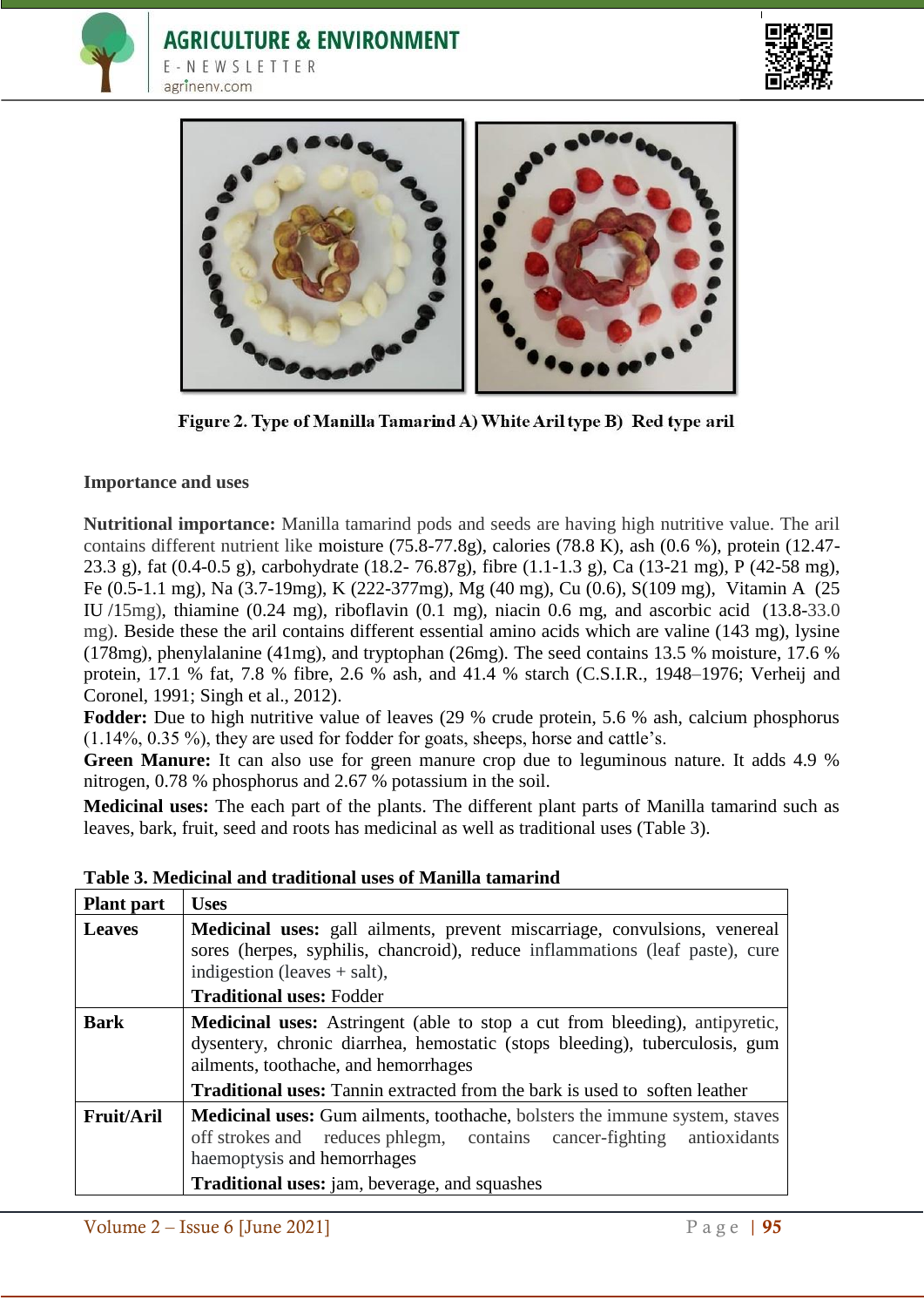



| <b>Pod Peel</b> | pods are also relished by livestock and chickens                                                          |  |
|-----------------|-----------------------------------------------------------------------------------------------------------|--|
| <b>Seed</b>     | <b>Medicinal uses:</b> clean ulcers, reduce chest congestion (seed juice is inhaled<br>into the nostrils) |  |
|                 | <b>Traditional uses:</b> Seeds are edible $\&$ eaten in curries in India (Parrotta, 1991),                |  |
|                 | the pressed seed is used to form seed cake and used as a seed meal for stock                              |  |
|                 | feed.                                                                                                     |  |
| <b>Stem</b>     | &   Medicinal uses: Combats dysentery                                                                     |  |
|                 |                                                                                                           |  |
| <b>branches</b> | <b>Traditional uses:</b> It used as avenue tree and topiary (Indonesia), wood of                          |  |
|                 | branches and stem used for furniture implements, fuel                                                     |  |
| <b>Root</b>     | <b>Medicinal uses:</b> Diarrhea and dysentery.                                                            |  |

**Other uses:** Beside these it has diverse uses i.e. fences in farms (also due spiny nature and fast growth), yield gum, wood (for furniture and implements), fuel (due to high calorific value), windbreak and shelterbelts.



Figures 3. Multipurpose uses of Manila tamarind

#### **Conclusion and future prospects**

The increase in climate induced stress in present era had led to serious loss in plant and animal biodiversity. Due to huge yield losses and increased in the population pressure every year, it is impossible to feed to the population in coming era. Now days, due to harsh climatic conditions, the plants are unable to survive and to overcome this it is become essential to introduce the new crops in our diet which can not only provide food but also give fodder and energy. The introductions of these under-utilized crops are not only having the wider adaptability to harsh climatic conditions but also have ability to fight against the malnutrition problems. The several future prospect of the Manilla